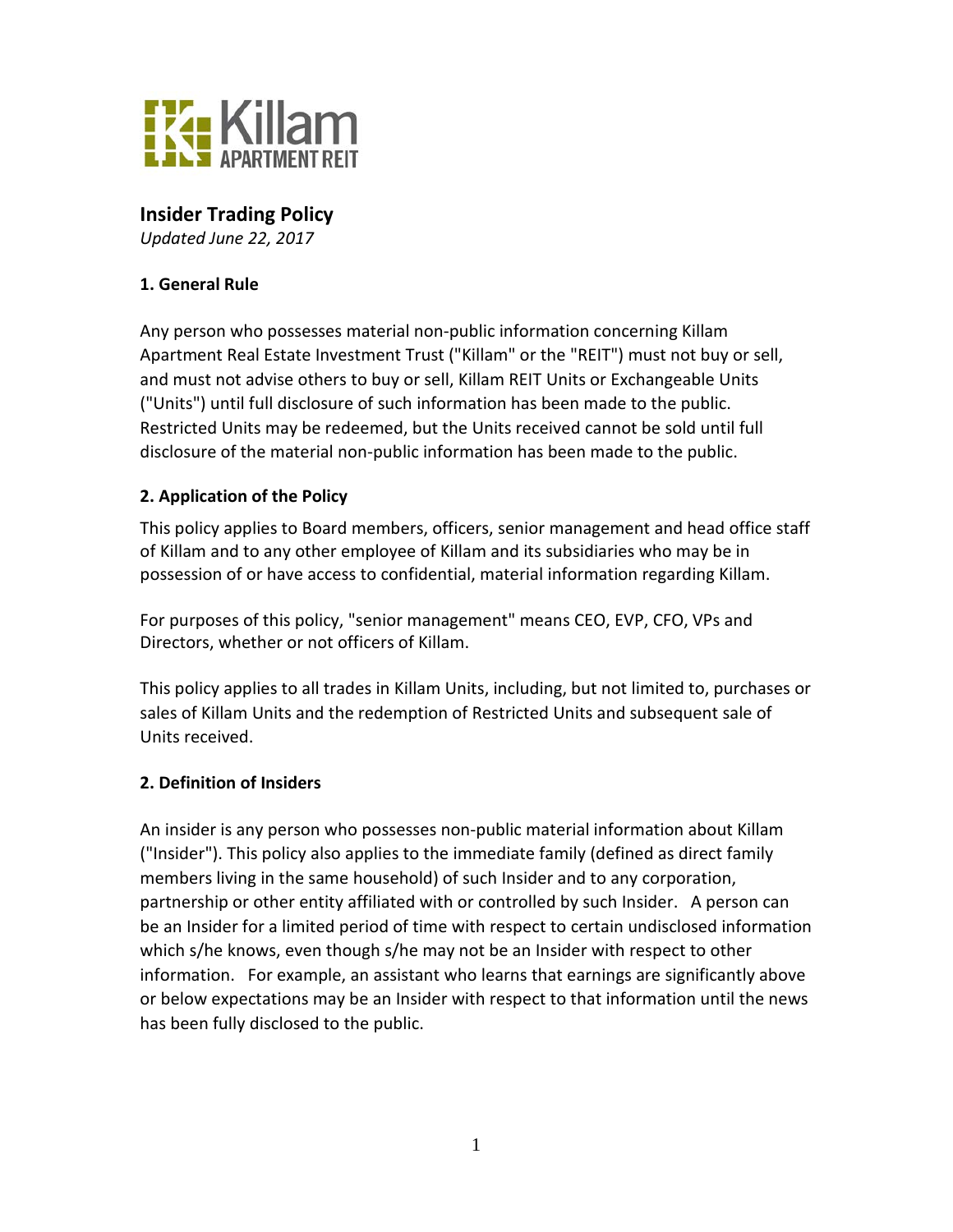## **4. Tipping**

In addition, Insiders may be liable for improper transactions by "tippees", i.e. persons to whom they have disclosed material non-public information regarding the REIT (including to family members). If you have material non-public information, you should not disclose this information to anyone outside the REIT. Also, you should not disclose this information, in writing or casually, to any other Killam employee unless that employee has a need to know the information in order to perform his or her job.

#### **5. Definition of Material Information**

It is not possible to define all categories of material information. Information should be regarded as material if there is a likelihood that it would be considered important by a unitholder or investor in making voting decisions or a decision to buy or sell Killam Units. While it may be difficult under this standard to determine whether certain information is material, there are various categories of information that would ordinarily be regarded as material, such as:

- Changes in Unit ownership that may affect control of the REIT
- Major reorganizations, amalgamations or mergers
- Takeover bids, issuer bids or insider bids
- Public or private sale of additional securities
- Planned repurchases or redemptions of securities
- Planned splits of Units
- Changes in the REIT's distribution payments or policies
- Material modification to rights of security holders
- A significant increase or decrease in near-term earnings prospects
- Unexpected changes in financial results for any periods
- Changes in the value or composition of the REIT's assets
- Any development that affects the REIT's technology, products or markets
- Major labour disputes or disputes with major contractors or suppliers
- Significant new contracts, products, patents or services or significant losses of contracts or business
- The commencement of, or developments in, material legal proceedings or regulatory matters
- Significant acquisitions or dispositions of assets, property or joint venture interests
- The borrowing or lending of a significant amount of money
- Any mortgaging or encumbering of the REIT's assets
- Changes in rating agency decisions
- Significant new credit arrangements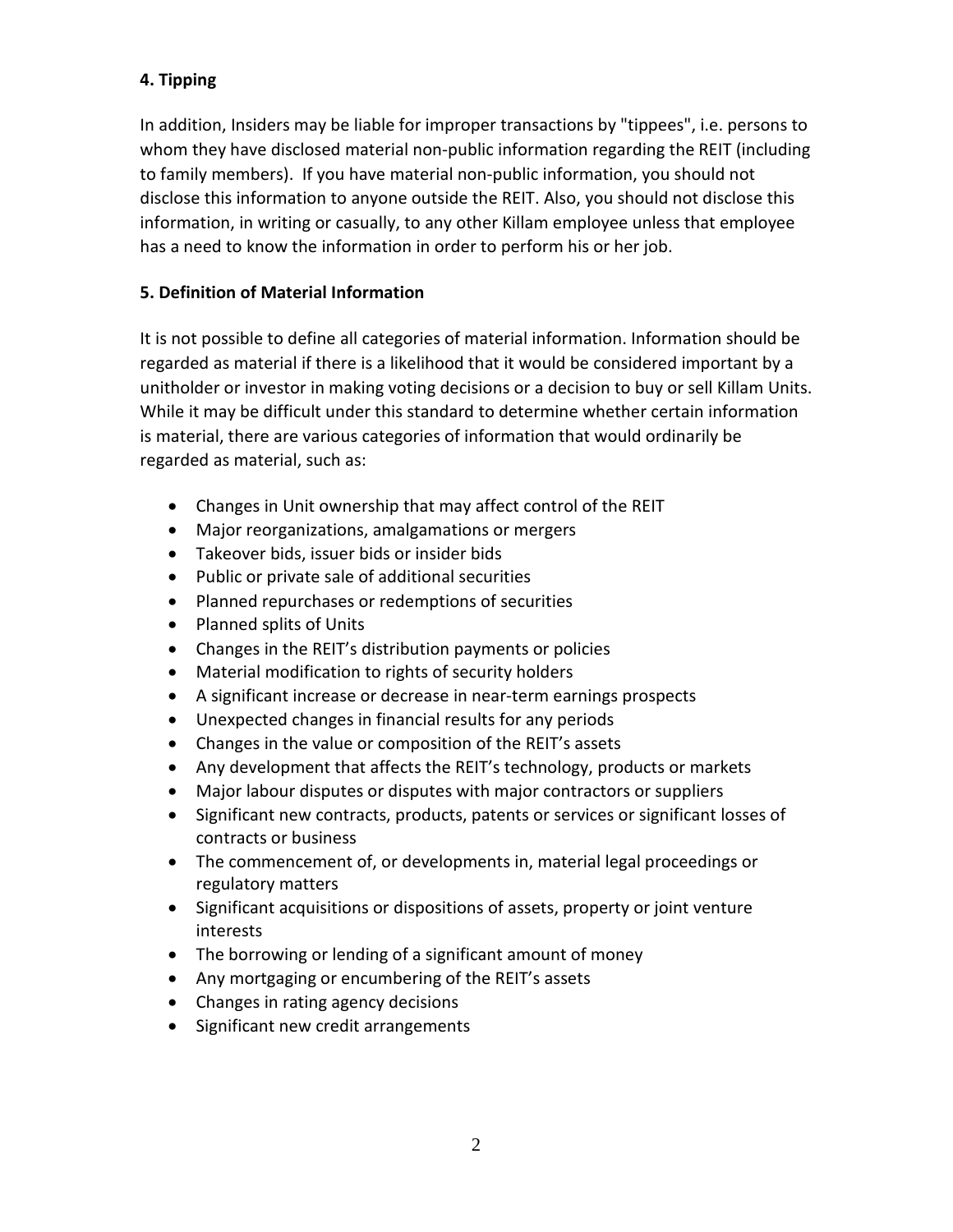As a general rule, if the information makes you think of buying or selling Killam Units, it probably would have the same effect on others and would therefore constitute material information.

## **6. Definition of "Non-public" Information**

Information is "non-public" if it has not been fully disclosed to the public via a press release issued through major newswire services, national news services and financial news services followed by publication in the print media. Full disclosure also means the securities markets have had the opportunity to digest the news. For the purposes of this policy, information will be considered public, i.e. no longer "non-public", after the close of the second full trading day following the REIT's widespread public release of the information.

## **7. Regular Blackout Periods**

Quarterly trading blackout periods will apply to all Board members, officers, senior management, head office employees, property managers and any other staff who have information relating to Killam's financial results during periods when financial statements are being prepared but results have not yet been publicly disclosed.

Following the first, second and third quarter ends, the blackout period begins at the opening of trading on or after the 7th calendar day after the end of a quarter and ends after the 2nd full trading day following the issuance of a news release disclosing Killam's financial results. Following the fourth quarter, the blackout period begins the opening of trading on or after the 14th calendar day and ends after the 2nd full trading day following the issuance of a news release disclosing Killam's financial results.

Directors, officers or employees, including entities affiliated with or controlled by such persons, may not trade Units during regular blackout periods. This group may, however, redeem Restricted Units but may not sell the Units received until the blackout period is no longer in effect.

#### **8. Discretionary Blackout Periods**

The REIT may announce discretionary blackout periods from time to time as a result of special circumstances relating to the REIT when Insiders would be precluded from trading in its securities. All parties with knowledge of such special circumstances should be covered by the blackout. These parties may include external advisors such as legal counsel, investment bankers, investor relations consultants and other professional advisors, and counterparties in negotiations of material potential transactions.

All Killam team members who are considered in a blackout period for discretionary blackout periods will receive notice that they are designated Blacked-out Employees during such periods.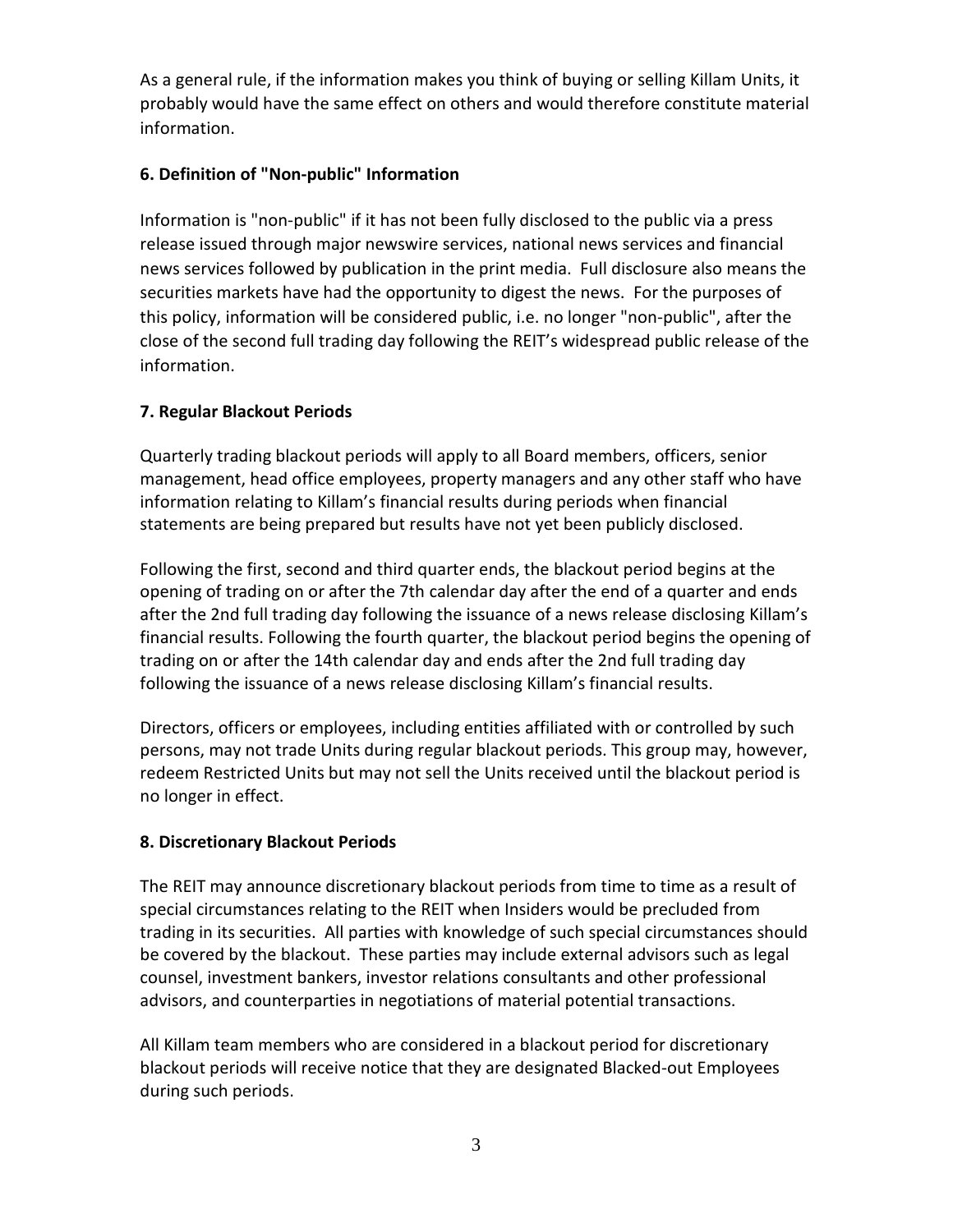Directors, officers and employees may confirm if a blackout is in effect by checking with the Chief Financial Officer ("CFO").

## **9. Prior Notification and Approval of Trades by Directors, Officers and Senior Management**

To assist in preventing even the appearance of an improper Insider trade, the following procedures must be followed by all Board members, officers and senior management of Killam. Prior notice of the intention to carry out a trade (including either the purchase or sale of any securities of Killam) shall be provided to one of the Designated Officers identified in Appendix A to this policy.

No trade shall be carried out without the approval of one of the Designated Officers. Any approval granted for any proposed trade will be valid for a period of 7 days, unless revoked prior to that time. No trade may be carried out after the expiry of 7 days following the receipt of approval unless such approval is renewed. The notice of intention to carry out a trade should be provided in writing. Approval of any trade will also be provided in writing.

Attached as Appendix B to this policy is a suggested form of notification to be used in connection with a proposed purchase, sale or other transaction in Killam securities. Board members, officers and employees are reminded that, notwithstanding any approval of a trade by a Designated Officer, the ultimate responsibility for complying with this Policy and applicable laws and regulations rests with the individual.

#### **10. Insider Reporting Requirements**

All Board members, certain senior executive officers (President & CEO, EVP, CFO, all Vice Presidents), and certain other "Insiders" of Killam are required to file an insider trading report in Canada within 10 days after becoming an insider, disclosing such person's beneficial ownership of or control or direction over securities of Killam, including shares, debt securities, and security-based awards under Killam compensation plans.

Each "Insider" is required to file an insider trading report with securities regulators any time such beneficial ownership of or control or direction changes within **five days** (including weekends and holidays) of the date on which the change occurs.

Erin Cleveland, Killam's VP Finance, is available to file the required insider trading reports. Any individual completing a transaction should contract Erin in order for the required insider filing to be completed. Insiders are reminded that they remain personally responsible for the timely disclosure of their trading activities and that the assistance offered by Killam in no way reduces the obligations imposed on them by applicable insider trading laws.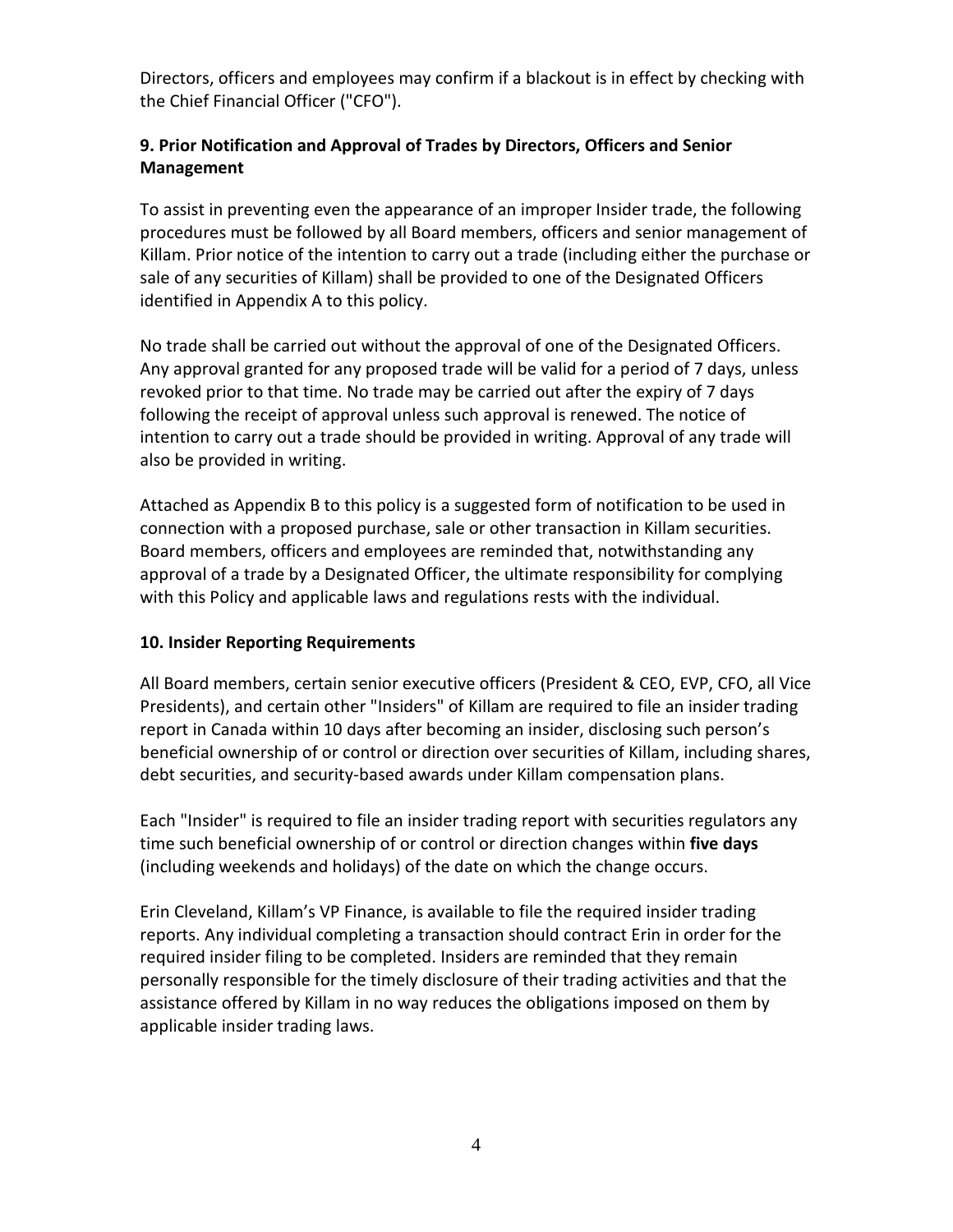## **11. Options, Puts, Calls and Like Instruments**

Insiders are restricted from buying or selling or otherwise trading options, puts, calls or similar types of instruments exercisable into Killam Units or take short positions in Killam Units. This policy does not pertain to REIT issued options, which cannot be traded.

### **12. Application of Policy after Employment Terminates**

If your employment terminates at a time when you have, or think you may have, material non-public information about the REIT or its business partners, the prohibition on trading on such information continues until such information is absorbed by the market following public announcement of it by the REIT or another authorized party, or until such time as the information is no longer material. If you have questions as to whether you possess material non-public information after you have left the employ of the REIT, you should direct questions to the CFO.

## **13. Potential Criminal and Civil Liability**

The consequences of prohibited insider trading, tipping or a failure to file an insider report where required on a timely basis can be severe and may include dismissal, fines, and criminal sanctions.

# **Insider Trading Quick reference list**

DO NOT TRADE SECURITIES OF KILLAM OR OF ANOTHER PUBLIC COMPANY OR REIT WHEN YOU:

- know material information about Killam which has not been generally disclosed and disseminated to the public
- know material information about another public company or REIT which has not been generally disclosed and disseminated to the public and you learned of such material Information because of your business or dealings with Killam
- have received notice from the CFO or his/her designee that you are subject to a blackout period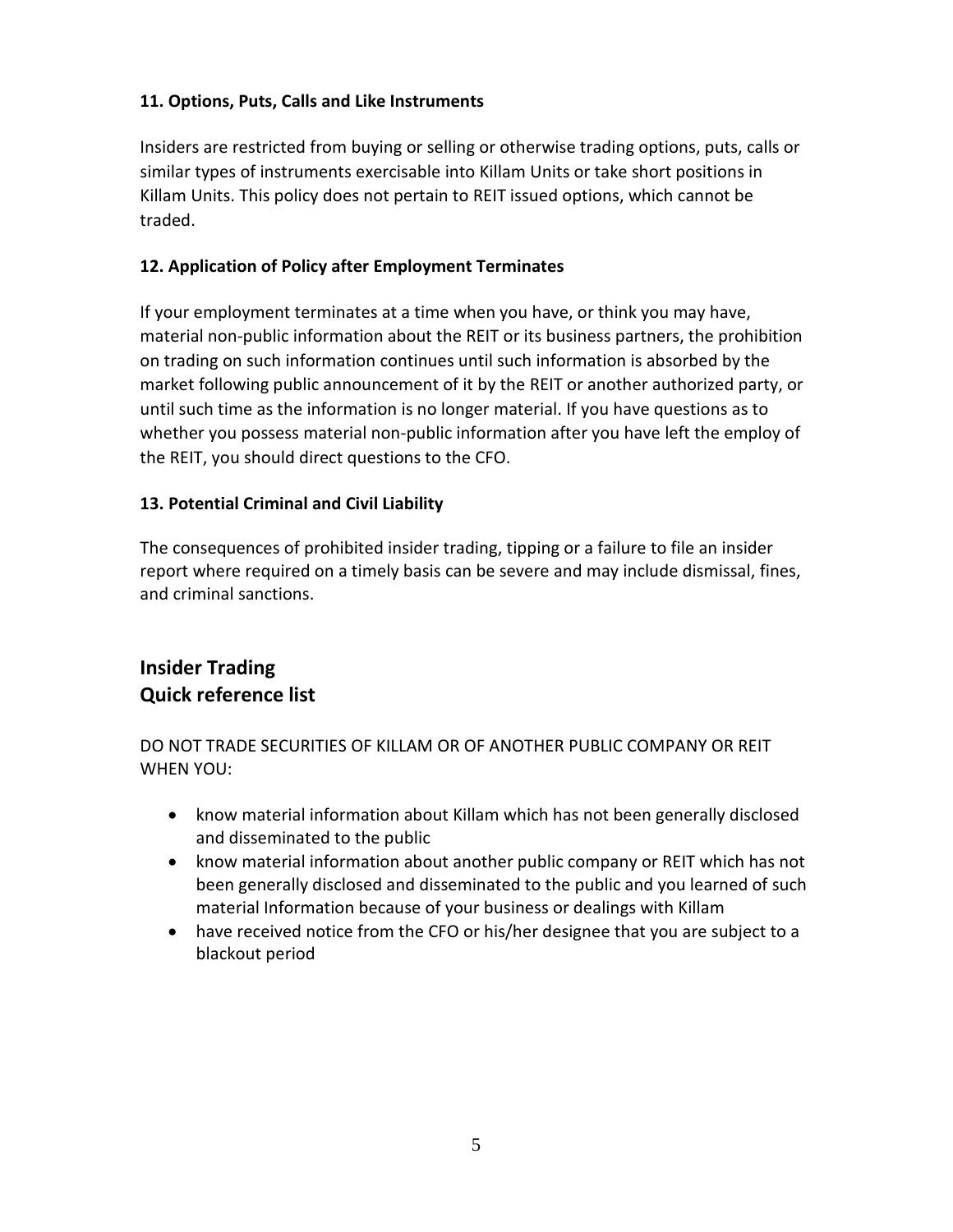# **Appendix A**

# **Designated Officers**

Philip Fraser President & CEO 902-453-4536 pfraser@killamreit.com

Robert Richardson, FCPA, FCA Executive Vice-President 902-442-9001 rrichardson@killamreit.com

Dale Noseworthy, CPA, CA, CFA Chief Financial Officer 902-442-0388 dnoseworthy@killamreit.com

Erin Cleveland, CPA, CA VP Finance 902-442-5048 ecleveland@killamreit.com